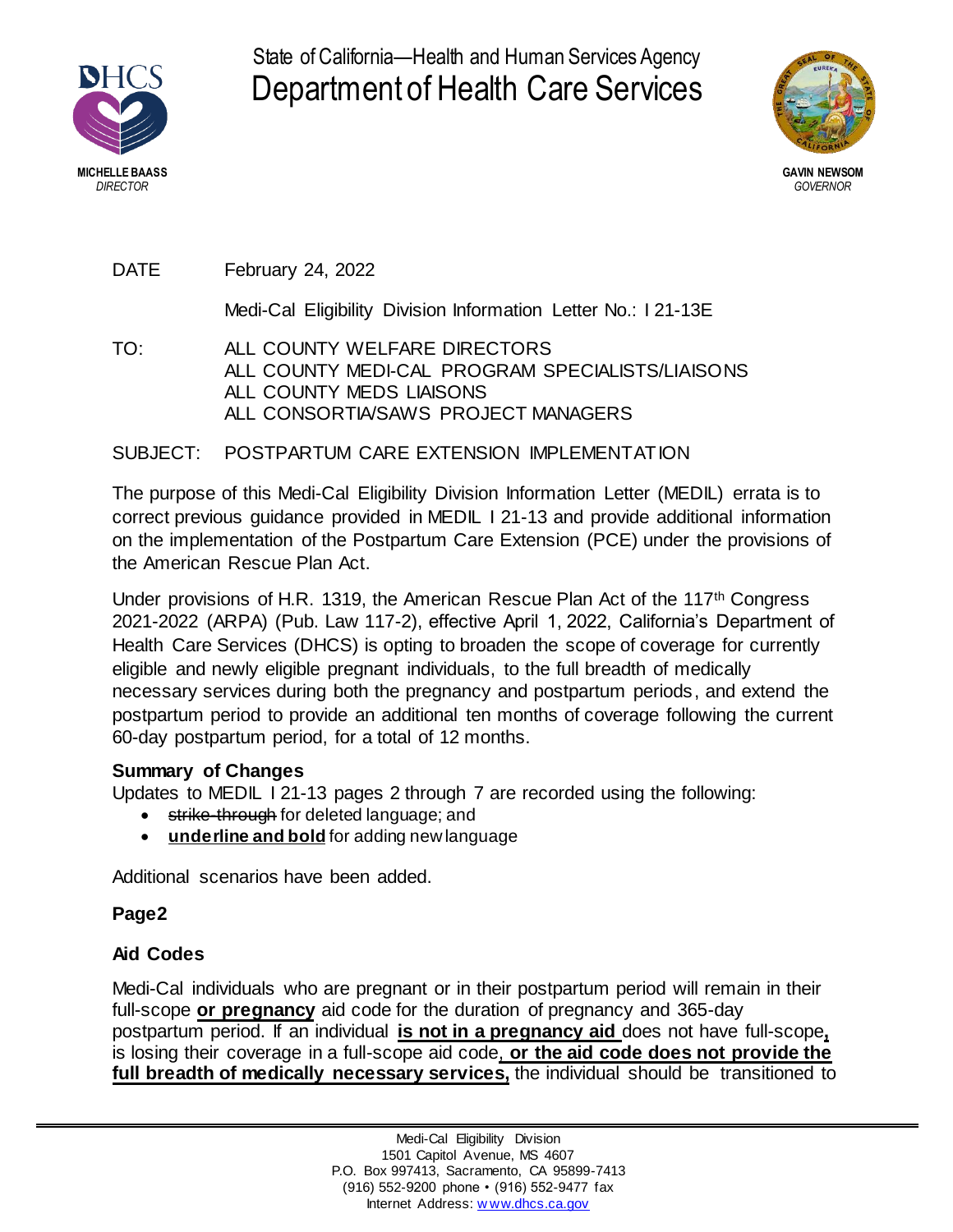Medi-Cal Eligibility Division Information Letter No: I 21-13E Page 2 February 24, 2022

aid code 76 or have aid code 76 run concurrently with other aid codes as a means to protect the pregnancy and postpartum eligibility. Aid code 76 will provide the full breadth of medically necessary services during the pregnancy and/or postpartum period. Please see the chart below as reference.

| <b>Current Aid Code</b>                                                                                                                                                                                                                                  | Policy under APRA (effective April 1,<br>2022): Aid code during pregnancy and<br>365 days postpartum                                                                                                                 |
|----------------------------------------------------------------------------------------------------------------------------------------------------------------------------------------------------------------------------------------------------------|----------------------------------------------------------------------------------------------------------------------------------------------------------------------------------------------------------------------|
| Any (MAGI or Non-MAGI, including cash-<br>based) Medi-Cal full scope aid code with<br>zero SOC and no premiums                                                                                                                                           | For MAGI Medi-Cal - Remain in MAGI aid<br>code for duration of pregnancy and 365<br>days postpartum                                                                                                                  |
| and<br>Any MAGI pregnancy aid code<br>M7, M9, M8 and M0                                                                                                                                                                                                  | For Non-MAGI Medi-Cal - Remain in<br>Non-MAGI aid code for duration of<br>pregnancy and 365 days postpartum (to<br>the extent possible, if not possible, use<br>aid code 76 in tandem with the Non-MAGI<br>aid code) |
| Any Non full scope or Non-MAGI<br>pregnancy aid code (restricted scope)<br>that includes postpartum services (Please<br>note: Minor Consent and PE4PW<br>excluded because they do not include<br>postpartum services, and are not covered<br>under ARPA) |                                                                                                                                                                                                                      |
| <b>OR</b>                                                                                                                                                                                                                                                | Aid code 76 in tandem with the current<br>aid code                                                                                                                                                                   |
| Any full scope aid code in which the<br>individual lost coverage during pregnancy<br>or the postpartum period.                                                                                                                                           |                                                                                                                                                                                                                      |
| NOTE: The only allowable reasons for a<br>PCE protected individual to lose coverage<br>are:<br>1. Deceased<br>2. Loss of California residency<br>3. Client request<br><b>Supplemental Security Income</b><br>4.                                          |                                                                                                                                                                                                                      |
| (SSI)                                                                                                                                                                                                                                                    |                                                                                                                                                                                                                      |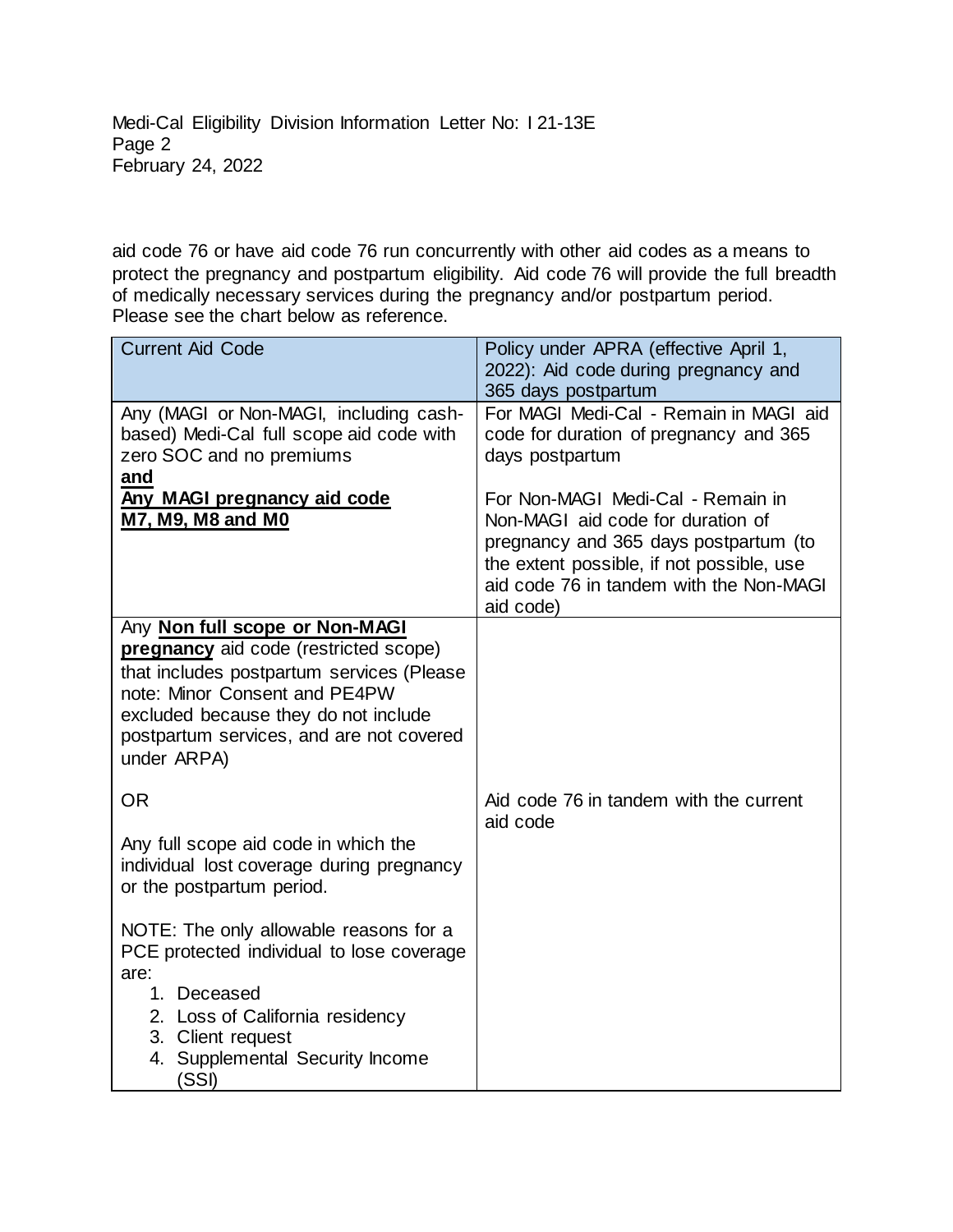Medi-Cal Eligibility Division Information Letter No: I 21-13E Page 3 February 24, 2022

| 5. Eligible to another case<br>(CalWORKs)                               |  |
|-------------------------------------------------------------------------|--|
| *Aid code 76 will take precedence when there is more than one aid code. |  |

## **Page 3**

## **Notices of Action/Snippets**

The following CalSAWS notices **have been** updated to show the extension of the postpartum period from 60-day postpartum to 365-day postpartum.

| MC AP POST PARTUM APPROVED M141 |
|---------------------------------|
|---------------------------------|

MC\_AP\_RESTRICT\_MC\_WITH\_SOC\_M130

The following CalWIN notices **have been** updated to show the extension of the postpartum period from 60-day postpartum to 365-day postpartum

| MC 239 P (7/19)-Yng Adlt Expsn |  |
|--------------------------------|--|
| MC 239 S (7/19)-Yng Adlt Expsn |  |

The above notices are provided to the beneficiary upon initial approval for pregnancy aid codes. For the one-time batch run during April 2022 to reset all current postpartum eligibility from 60 days to 365 days, a one-time NOA to inform the beneficiary of the change must be sent.

## **Page 5**

### **Alerts**

The following MEDS Alerts replace the MEDS Alerts provided in MEDIL I 21-13. A new MEDS Alert will be created to provide more detail for when redetermination is due..

## Priority Alert 9592 should be sent when the Medi-Cal individual is nearing the end **of their PCE period (at the 9<sup>th</sup> and 10<sup>th</sup> month**

**9592 POSTPARTUM PERIOD EXPIRING – REVIEW NEEDED** ᄋ 9592 POSTPARTUM PERIOD EXPIRING REVIEW NEEDED

**Priority Alert 9594 should be sent to MAXIMUS when the MCAP individual is nearing** the end of their PCE period (at the 9<sup>th</sup> and 10<sup>th</sup> month)

**9594 ARPA PCE EXTENSION EXPIRING – REEVALUATION NEEDED**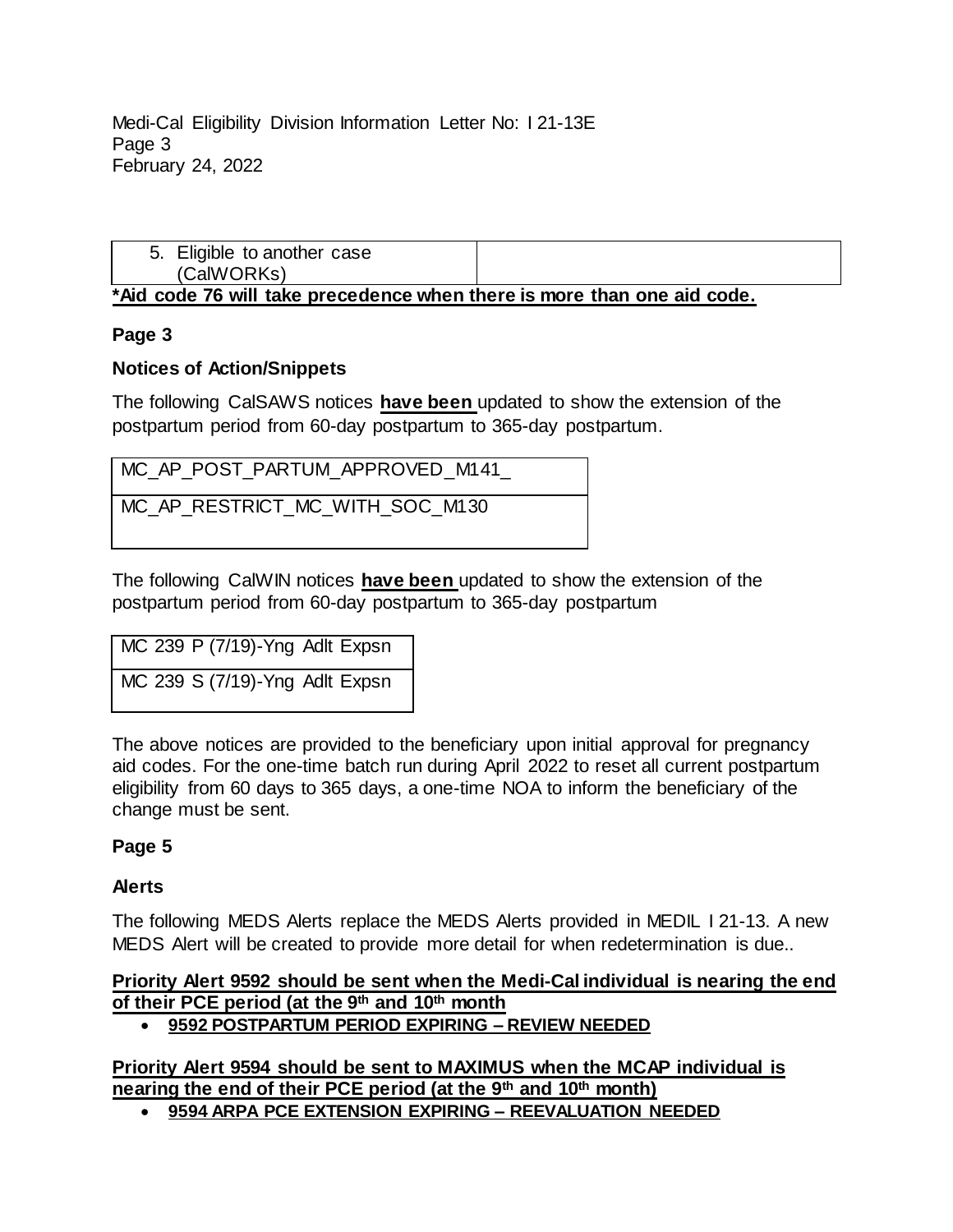Medi-Cal Eligibility Division Information Letter No: I 21-13E Page 4 February 24, 2022

**Priority Alert 9504 should be sent when the Medi-Cal individual is in the 11th** month of PCE

**9504 ELIGIBILITY REDETERMINATION DUE**

Priority Alert 9593 should be sent when Medi-Cal individual is in the 12<sup>th</sup> month of **PCE**

**9593 - POSTPARTUM EXPIRED - EVALUATION FOR ONGOING ELIG OVERDUE**

Priority Alert 9595 should be sent to MAXIMUS when the MCAP individuals is in **the 12<sup>th</sup> month of PCE** 

 **9595 - POSTPARTUM EXCEEDED TWELVE MONTHS - ELIG TERMINATED BY MEDS**

**Page 7**

**Comprehensive Perinatal Services Program (CPSP)** 

CPSP provides individuals with obstetric, psychosocial, nutrition, and health education services, and related case coordination by or under the personal supervision of a physician during pregnancy and the postpartum period. The 60 day postpartum period will be expanded under ARPA to 365 days following the **end of the pregnancy.**

## **Retroactive Eligibility**

Beneficiaries in pregnancy or a 60 day postpartum period on April 1, 2022 are eligible for the 365 day postpartum expansion. The 365 days should be calculated from the end of pregnancy. A report will be run to provide this benefit automatically. Individuals applying for eligibility in April 2022 can request <u>retroactive coverage for the previous three months (January, February, and January, and January and January and January and January and January and January and January and January and January and January and January and J</u> **March). Individuals found eligible for retroactive coverage will be eligible for the 1665 day** postpartum period if their pregnancy ended in those three months.

#### **Redetermination** content)

If at redetermination (after April 1, 2022), a beneficiary informs the county that they had been pregnant, in the previous 365 days, the county should calculate the 365 day postpartum period from the end of pregnancy and extend coverage to the **beneficiary for any remaining days left in the 365 day period.**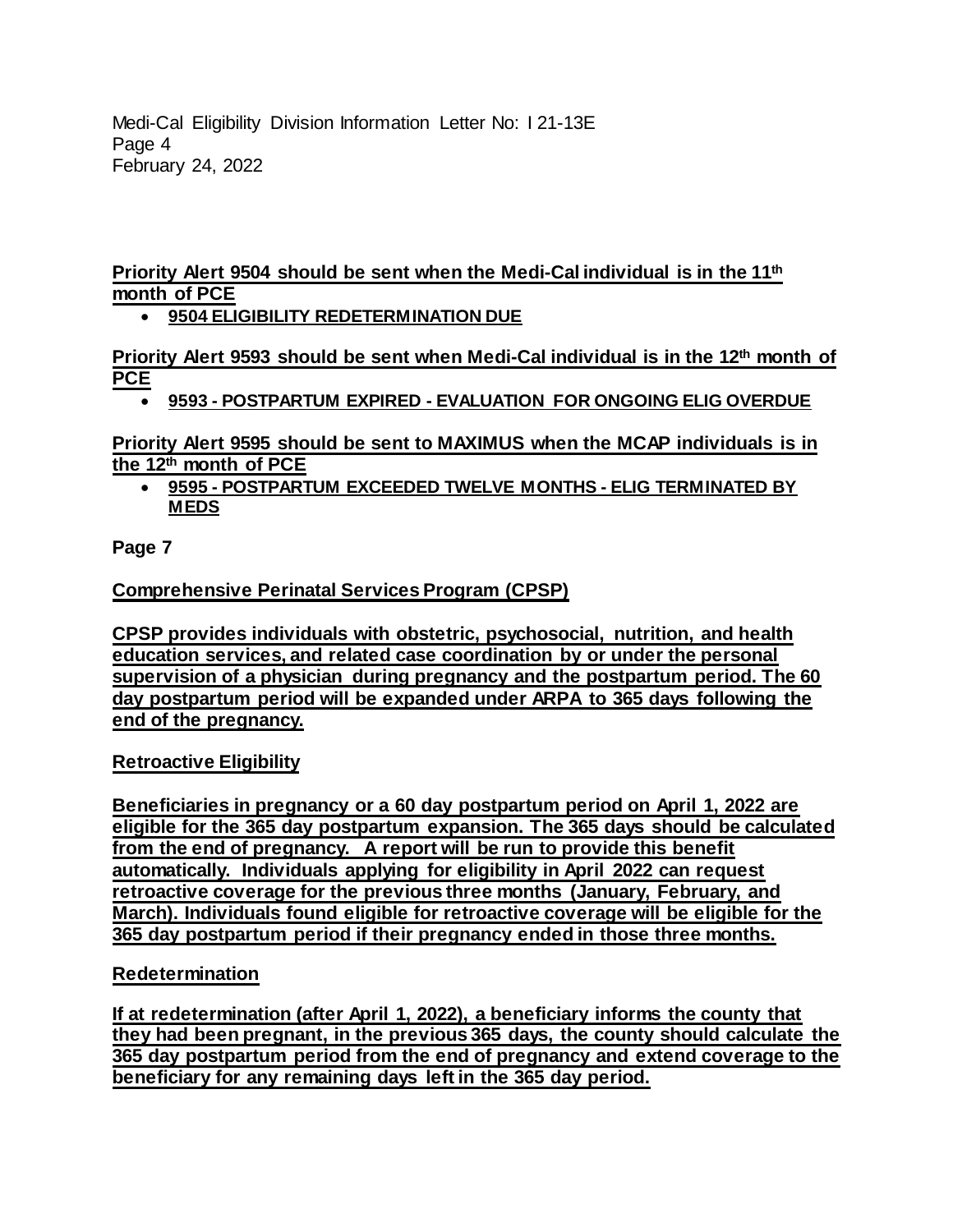Medi-Cal Eligibility Division Information Letter No: I 21-13E Page 5 February 24, 2022

#### **Batch Run** (added content)

Counties should do a batch run on March 31, 2022 to locate individuals who are pregnant or in a 60-day postpartum period and recalculate the postpartum period to the end of the month in which the 365<sup>th</sup> day falls after the end of pregnancy.

#### Scenarios (added content)

Scenario 15 - Pregnant beneficiary in aid code M8 or M0 as of March 1, 2022 with a due date of September 3, 2022. On March 31, 2022 a PCE batch is run and the <u>beneficiary is eligible for the 365 day postpartum period. The beneficiary will</u> remain in aid code M8 or M0 and receive the full breadth of medically necessary **services for the duration of the pregnancy and postpartum period.**

Scenario 16 – Beneficiary is in aid code- M1. Pregnancy ended January 1, 2022 and 60 day postpartum ended March 31, 2022. On April 1, 2022, County will grant beneficiary an additional 10 months of postpartum coverage in aid code 76. The **postpartum period will end on January 31, 2023.**

Scenario 17 – Beneficiary is pregnant with a due date of May 1, 2022. On April 1, 2022, beneficiary is determined ineligible for aid code M4. County places beneficiary in aid code 76 for the remainder of the pregnancy and postpartum **period through May 31, 2023.**

Scenario 18 – Beneficiary's pregnancy ended June 1, 2021 and currently does not have Medi-Cal coverage. Beneficiary contacts county regarding postpartum care. **Beneficiary is determined eligible for postpartum under aid code 76 through June 30, 2022.**

Scenario 19 – Beneficiary applies for Medi-Cal in April 2022 and is granted eligibility in aid code M7. The individual requests retroactive coverage back to January 2022 when the baby was born. The beneficiary is granted 365 days of postpartum beginning February 2022 because they received retroactive eligibility in the month of birth, they are eligible to receive the full 365 postpartum period, **including February and March as their first 2 months of postpartum.**

Scenario 20 - Beneficiary applies for Medi-Cal in April 2022 and baby was born in January 2022. Beneficiary does not request retroactive coverage. Because the beneficiary did not have Medi-Cal coverage in January (date of birth) the county **should not provide 365 days of postpartum.**